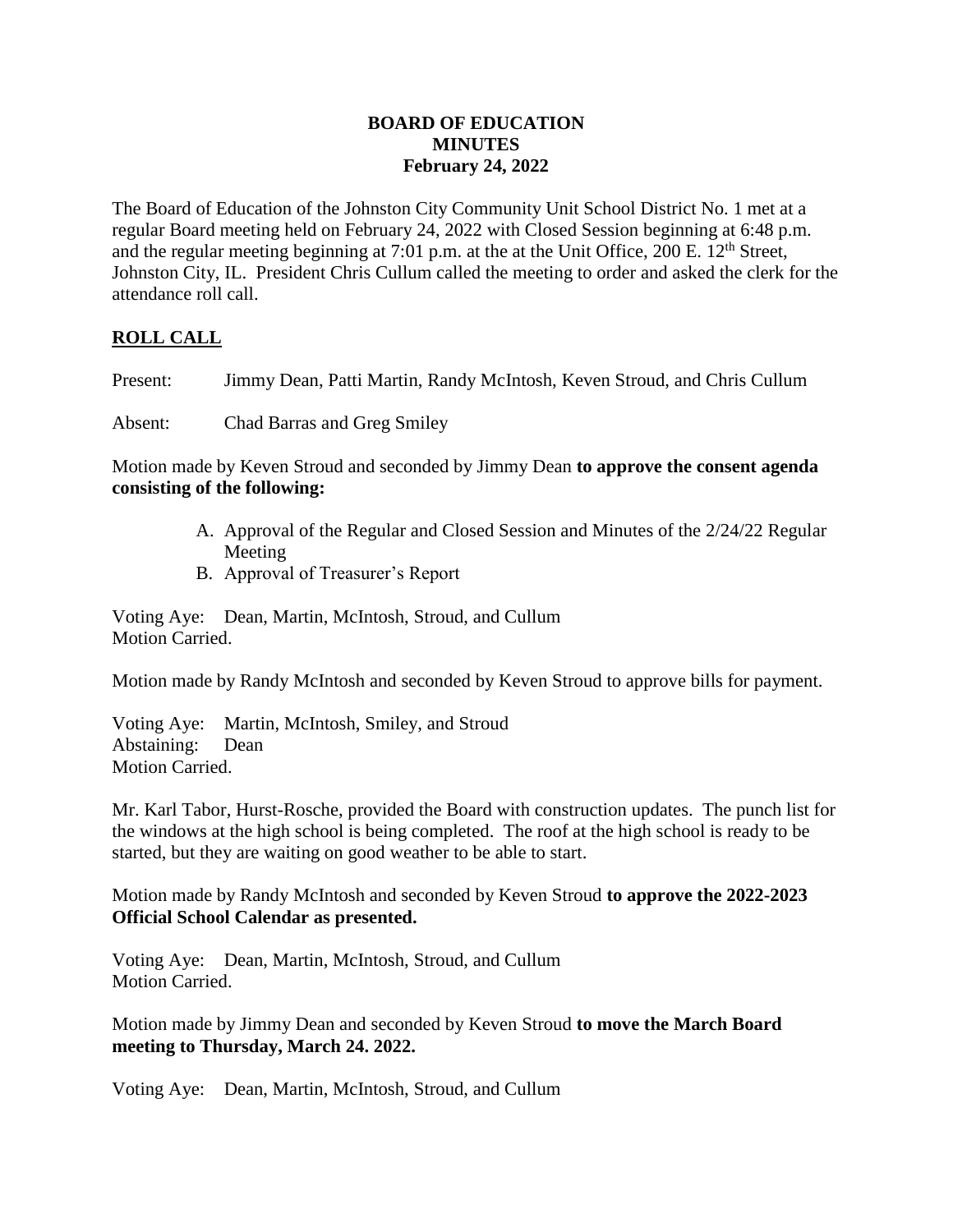**2/24/22 MINUTES -2-**

Motion Carried.

Motion made by Randy McIntosh and seconded by Jimmy Dean **to accept the bid from A-1 Buildings in the amount of \$39,821 for the Washington Middle School pavilion.**

Voting Aye: Dean, Martin, McIntosh, Stroud, and Cullum Motion Carried.

The Clinical Experience Agreements were tabled.

Mrs. Clark reviewed changes in the Return to School Plan with the Board.

Motion made by Jimmy Dean and seconded by Keven Stroud **to approve the overnight/out of state trips for Educators Rising Trip to Bloomington, IL March 10-11, 2022, the High School Scholar Bowl to the Scholar Bowl Masonic State Competition in Bloomington, IL March 4, 2022 – March 5, 2022 (pending qualification), the High School Scholar Bowl to the Scholastic Bowl State Competition in Peoria, IL March 17, 2022 – March 18, 2022 (pending qualification), and the High School Physics trip to Six Flags in St. Louis, MO on April 29, 2022.**

Voting Aye: Dean, Martin, McIntosh, Stroud, and Cullum Motion Carried.

Mrs. Clark informed the Board that the Unit Office had received FOIA requests from the Illinois Retired Teachers Association (IRTA) and SmartProcure.

Motion made by Randy McIntosh and seconded by Keven Stroud **to approve the irrevocable notices of retirement per Article 11.4 "Retirement Incentive" of the Collective Bargaining Agreement between the Board of Education of Johnston City Community Unit School District #1 and the Johnston City Education Association for Sally Baker effective at the end of the 2027-2028 school year and Todd Thomas effective at the end of the 2026-2027 school year.**

Voting Aye: Dean, Martin, McIntosh, Stroud, and Cullum Motion Carried.

Motion made by Keven Stroud and seconded by Randy McIntosh **to accept the resignations of Lenny Clark as High School Girls' Basketball Coach, Jennifer West as High School Cheerleading Sponsor, Lisa McBride as High School Student Council Sponsor, Darron Rushing as Junior High School Girls' Basketball Coach, and Casey Sanders as Middle School Girls' Track Coach and to post the positions.**

Voting Aye: Dean, Martin, McIntosh, Stroud, and Cullum Motion Carried.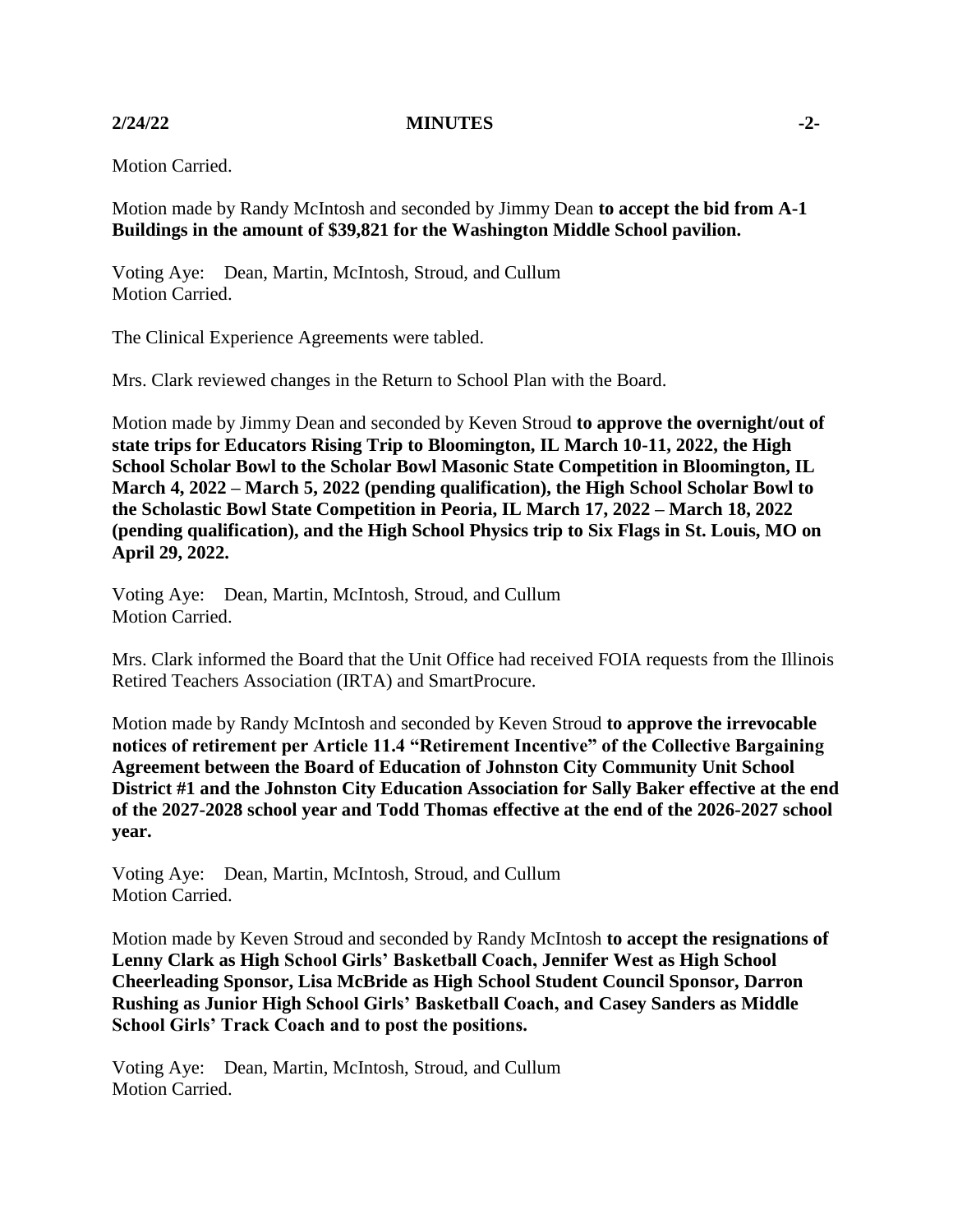## **2/24/22 MINUTES -3-**

Motion made by Randy McIntosh and seconded by Keven Stroud **to employ Scott Burzynski as a High School Student Support Teacher for the 2022-2023 school year and to close the Credit Recovery position.**

Voting Aye: Dean, Martin, McIntosh, Stroud, and Cullum Motion Carried.

Motion made by Randy McIntosh and seconded by Keven Stroud **to employ Sierra Lee as a School Social Worker.**

Voting Aye: Dean, Martin, McIntosh, Stroud, and Cullum Motion Carried.

Motion made by Keven Stroud and seconded by Randy McIntosh **to employ Sophia Winters as a School Social Work Intern for the 2021-2022 school year.**

Voting Aye: Dean, Martin, McIntosh, Stroud, and Cullum Motion Carried.

Motion made by Jimmy Dean and seconded by Keven Stroud **to employ Brad Cullum as a High School Math Teacher for the 2022-2023 school year.**

Voting Aye: Dean, Martin, McIntosh, and Stroud Abstaining: Cullum Motion Carried.

Motion made by Randy McIntosh and seconded by Keven Stroud **to employ Mark Armes and Tim Weber as High School Assistant Softball Coaches for the 2021-2022 school year and for them to split the stipend.**

Voting Aye: Dean, Martin, McIntosh, Stroud, and Cullum Motion Carried.

Motion made by Randy McIntosh and seconded by Jimmy Dean **to approve Nicole Johnson as a Volunteer High School Assistant Softball Coach.**

Voting Aye: Dean, Martin, McIntosh, Stroud, and Cullum Motion Carried.

Motion made Randy McIntosh and seconded by Keven Stroud **at 7:31 p.m. to adjourn the meeting.**

Voting Aye: Dean, Martin, McIntosh, Stroud, and Cullum Motion Carried.